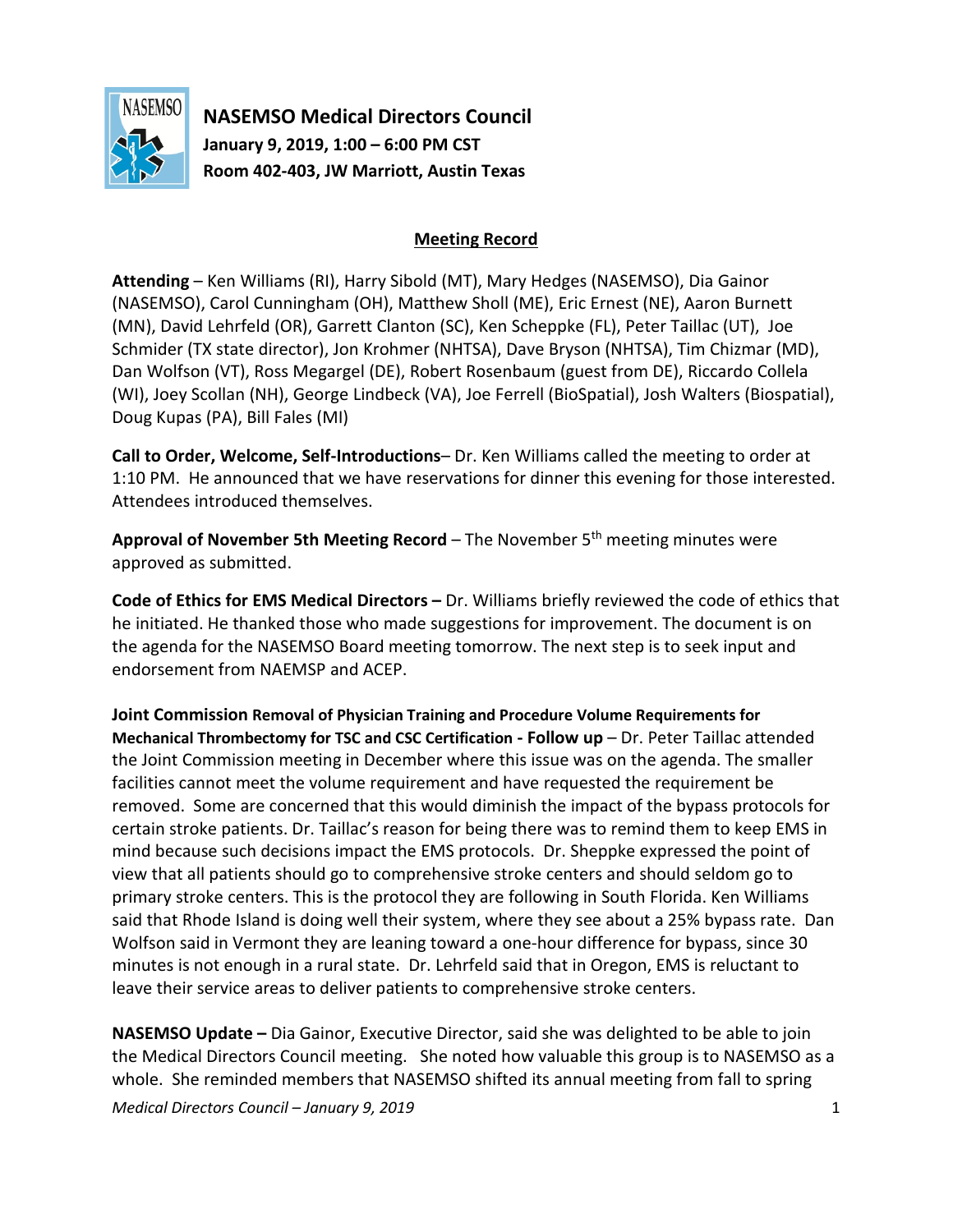beginning in 2018. NASEMSO is no longer holding a mid-year meeting but is supporting regional meetings of the five NASEMSO regions in the fall. She shared that NASEMSO is becoming increasingly scientific with the experience gained from recent projects funded by the federal government (EMS Fatigue Evidence-based Guidelines, Naloxone Evidence-based Guidelines, and more). This year NASEMSO is undertaking an updated, smaller version of the national EMS assessment, which was first completed nearly 10 years ago. NASEMSO has partnered with Biospatial to promote access and optimum utilization of existing EMS data. Dia also mentioned NASEMSO's role in creating the model legislation for an interstate compact for EMS personnel, known as REPLICA. She asked Joe Schmider, chair of the EMS Interstate Compact Commission, to provide an update. Joe reported that 15 states have now passed the REPLICA legislation, and they are in the process of developing the rules. He stressed that the compact does not mean national certification, but it allows EMS personnel from compact states to occasionally move across state lines in the course of their work.

**NHTSA Update –**Dr. Jon Krohmer reported that the NHTSA Office of EMS is funded by the Highway Trust Fund which is not impacted by the federal government shut down. Most of their activities are continuing forward, but travel authority is more restricted. He is here on annual leave. Dr. Krohmer recently accepted a temporary promotion (in addition to his own position) until that vacancy has been filled. They are pleased to say that all positions in the NHTSA OEMS are now filled. They hired Eric Chaney, Katie Elkins, Max Severeid, Jeremy Kinsman (former public health fellow in their office) and now have two new public health fellows in their office. The EMS Scope of Practice Model is winding down. They are working with the AHRQ and the University of Connecticut on a systematic review on analgesics as an alternative to opioids. They are finishing up the high-performance CPR project. They will be starting an update of the EMS Education Standards once the Scope of Practice Model has been released. The EMS Performance Improvement Center project is underway. NEMSAC is back in operation after a several month hiatus while they awaited new appointments. One of the projects they will be undertaking is an EMS medical directors survey.

**Naloxone Evidence Based Guideline Project** – Dr. Ken Williams reported that the project is near completion after nearly 10 months. The evidence-based guideline on EMS administration of naloxone (EBG) was submitted to NHTSA at the end of September along with a protocol based on the EBG. The training module has been submitted and the performance measures are under development now.

**South Region Representative Election** – Ken reviewed the states that are included in the South Region, which are Alabama, Arkansas, Florida, Georgia, Kentucky, Louisiana, Mississippi, New Mexico, North Carolina, Oklahoma, South Carolina, Tennessee, and Texas. He asked for individuals who are interested in serving in that role to contact him and Mary.

## **State Reports**

Vermont – Dan Wolfson: Recently published 2019 version of the state EMS protocols. They received a grant to fund a 2-year project to hold resuscitation academies throughout the state.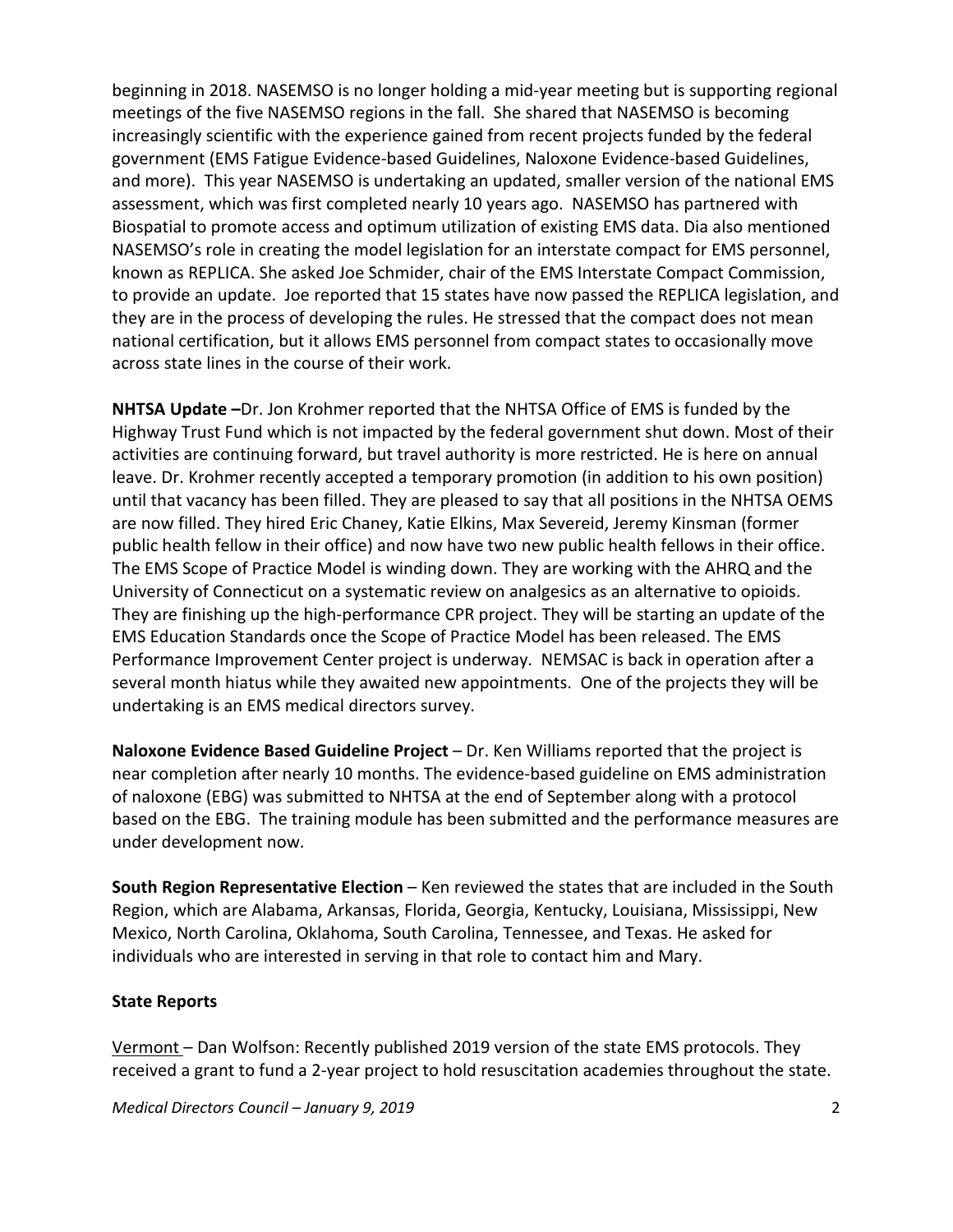Delaware – Ross Megargel: New state protocols were released this year. They liberalized use of Ketamine. The BLS community is working to get exchanges with the hospitals as there were some safe harbor issues. The state EMS office has shifted much of their focus to opioids now because there is federal money for opioids. Robert Rosenbaum, who is attending as a guest today, reported on the CARES Registry in Delaware.

Wisconsin - Riccardo Collela: He has been state medical director for 5 months. He has been focusing on CARES. The state is focused on developing statewide EMS protocols which they anticipate will be an 18-month project.

New Hampshire – Joey Scollan: They hired two project managers for a naloxone project with a federal grant. They are working with the New England states on state protocols. They are getting push back on their anxiety protocol. She is looking for help in working with their fire department agencies.

Pennsylvania - Doug Kupas: Legislation passed in 2018 related to reimbursement for nontransport, and they are working on rules to implement. They are updating statewide protocols, which are on a two-year update schedule. POLST legislation is pending; they have the POLST form but no authority for EMS to honor.

Virginia – George Lindbeck: Air medical and balance billing has been a major concern and there have been a variety of bills introduced in the state legislature in an attempt to limit the issue. An EMS provider who is reputed to be a fascist/racist posted an outrageous statement regarding a child of color he treated on the ambulance on the web under a pseudo name. The state attorney general is looking into whether action can be taken against his EMS license.

Maryland – Tim Chizmar: Dr. Ted Delbridge has recently been hired as the new state EMS director. The comprehensive stroke centers are all focused in the urban area with none out state. He asked others what they are using as a non-opioid analgesic in their protocols. They rolled out ketamine for use by EMS.

Michigan – Bill Fales: They now are a recreational marijuana state. They have a new governor without a department director, as the department head has been indicted due to the Flint water crisis. They have a state law addressing the right for consumers to reject non-emergency transport by air. They have statewide mandatory protocols and have added non-opioid pain medicines. CARES is now at 80% participation, but they have no state money to fund it. They transitioned to NEMSIS 3.4 and all EMS agencies are required to submit data using version 3.4. First Responders are now permitted to supraglottic airways with training. A law was passed that allows ambulances to transport injured police dogs to a veterinary hospital or human hospital. A POLST law was passed last year which included a commission to promulgate administrative rules.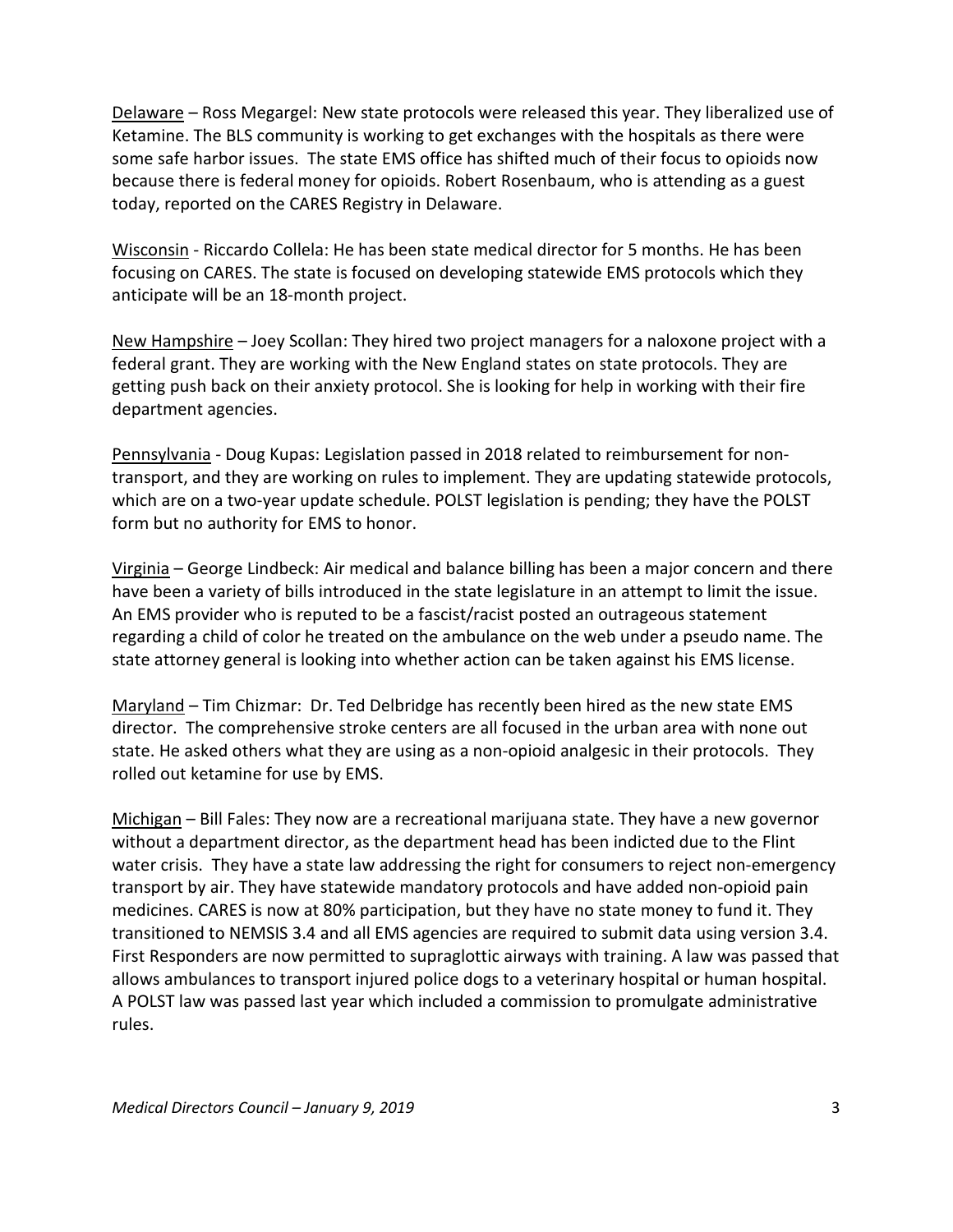Rhode Island – Ken Williams: They are doubling the size of their EMS staff going from 2 to 4 people (plus their EMSC coordinator who is funded by the EMSC grant). They added a requirement in administrative rules for EMS medical directors for EMS agencies. They are the second state to become a Biospatial state and they love having the access to the reports. They implemented a protocol to transport safe behavior care patients to an alternative behavior care site but have not determined how to get reimbursed for transport to a facility other than a hospital.

Montana – Harry Sibold: Montana Board of Medicine licenses paramedics as well as EMS physician medical directors. The Legislature meets every other year for three months and there are consistently a large number of bills introduced in an attempt to address excess air medical billing. Community paramedicine has been a concern due to a gray area in the law which prohibits the development of this model. They expect a bill to be introduced to address this. EMS rules were recently rewritten by their lawyers without his input.

Ohio – Carol Cunningham: They had their first state conference for EMS medical directors which was extremely well attended. Their Board previously adopted the EMS Model Guidelines as the foundation document for their adult and pediatric protocols. They recently became a CARES state. They are the probably the only state in the nation that were prohibited from reporting their data to NEMSIS but will hopefully be able to do so when a new law is enacted. They are now requiring all EMS education institutions to provide active shooter training. It is also required for renewal of EMS licensure.

Maine – Matt Sholl: He has been enjoying the relationship and regular meetings with northern New England states. He credited Associate State Medical Director Kate Zimmerman for arranging the relationship and meetings. They have a new governor and director of public safety. The former governor was opposed to the fingerprinting requirement in REPLICA, but they hope to be able to advance that legislation now. Maine is a CARES state. They are in the midst of a rules update, which has been a long process. Maine had not been participating in EMSC for a number of years but are now an EMSC state. Community paramedicine has lagged in its development.

Oregon – David Lehrfeld: The EMS office was not allowed to submit legislation this year as part of a Department of Health bill, but outside sources may do so, including REPLICA. The fire service is still opposed to REPLICA but will not identify their concerns. Their office is funded by grants and license fees, but they get no state general fund money. They obtained federal opioid funding since it was more readily available. They have access to emergency department data and are in the midst of working out the agreement as to how the data can be used. They use ImageTrend's E-licensing system which has freed up staff to do other projects. They are a CARES state. He shared a failure with ImageTrend's system which allowed a single user to unintentionally override the current permissions (rolled back users access to whose data they could see). It required a massive amount of time on their part to correct. About 70% of agencies are reporting NEMSIS version 3 data. Now they are getting swamped with requests for their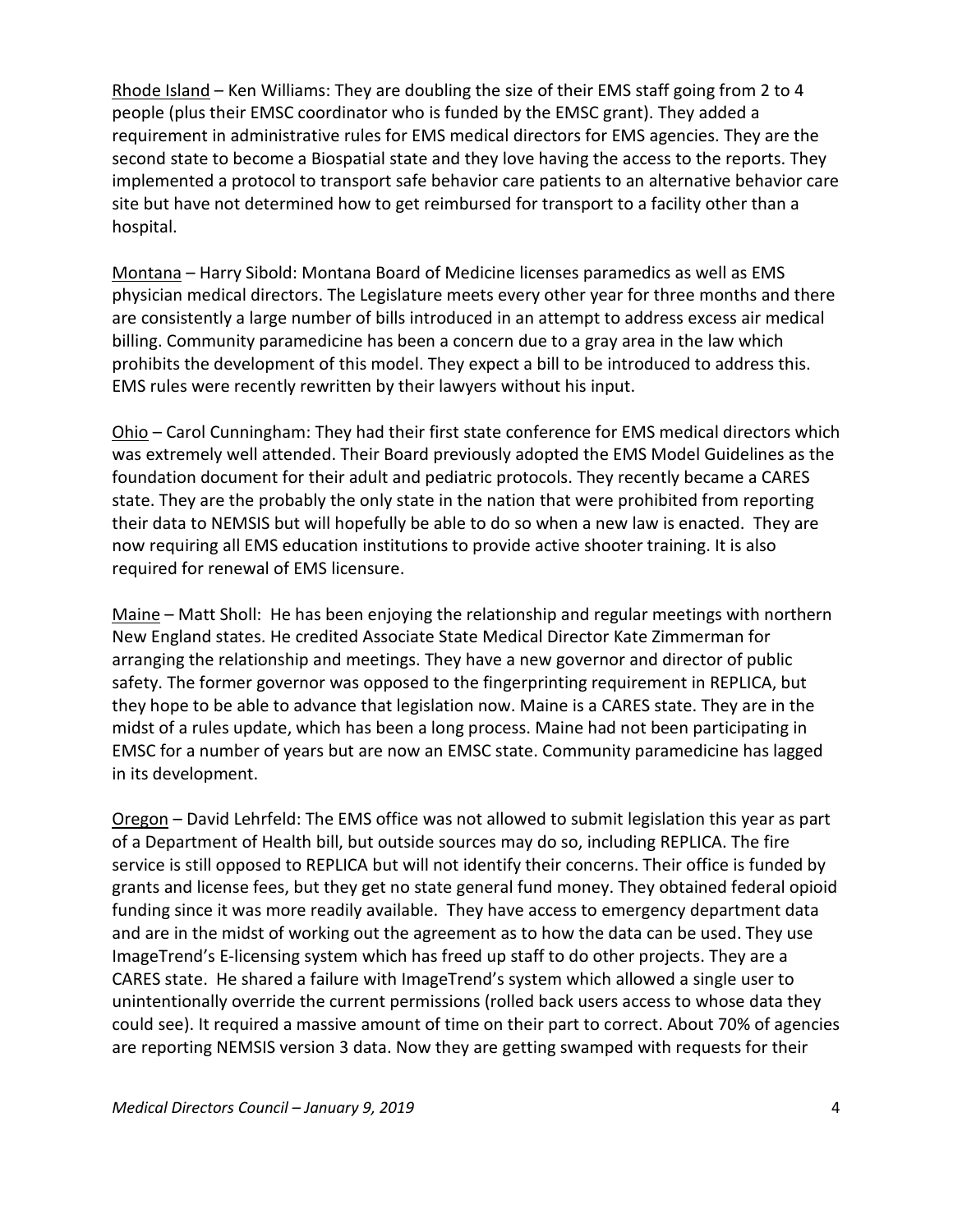data. They have the oldest POLST registry in the country. It allows providers to look up if a patient has a POLST.

Nebraska - Eric Ernest: They are continuing to work on their stroke systems of care. REPLICA legislation was passed last year. They are a CARES state. They tried adding requirements for EMS medical directors but were unsuccessful, as it was perceived as too much of a burden for their family medical physicians. They are not able to readily obtain data on criminal convictions which has been a problem when EMS licenses area renewed. Legislation passed allowing the use of naloxone by law enforcement. They are now addressing licensure levels of critical care paramedics. They are developing a new provider level of rural EMT which reverts back to old requirements.

South Carolina – Garrett Clanton: They have a grant to equip all EMS agencies with laryngoscopes. Their state protocols are not mandatory, but many agencies are using them. Many of the protocols involve transport destinations. On the legislative front, they have a bill making assault on a health care provider a felony (it failed to pass last year).

Florida – Ken Scheppke: He will share the contact information for their state stroke registry. They are a CARES state. They have four meetings per year for state medical directors. There are numerous addiction treatment centers in South Florida that have no physicians on staff. They are unable to use Suboxone and are not successful in treating opioid addicts with the 12-step program alone. He is involved in a study which will show the success of addiction treatment centers which utilize Suboxone. They have initiated a antibiotics program in the field to address sepsis. They are changing their inspection process to focus on performance improvement.

Utah - Peter Taillac: They have done 10 resuscitation academies in the last 2 years, which has helped improve care. They added ketamine to protocols. Legislation passed last year to create and fund a stroke registry. They enacted air medical administrative rules which mirror the air medical guidelines.

Texas – Joe Schmider: The state had no state EMS medical director and they have no requirement for physician medical directors. He is concerned about legislation introduced which would significantly reduce moving violation fines, which would eliminate funding for EMS. They transport to non-hospitals (free standing emergency departments) if it is approved by their local medical director.

**Request to Endorse EMS Advisory on Adrenal Crisis** – Dr. Carol Cunningham explained that the CARES (Congenital Adrenal Hyperplasia Research, Education and Support) Foundation is requesting NASEMSO endorse its adrenal crisis protocol. While they do not necessarily disagree with the protocol (it is consistent with the NASEMSO Model EMS Guidelines), the Medical Directors Council felt it was not appropriate to endorse as it may imply a mandate that all EMS agencies carry injectable hydrocortisone. Action: This recommendation (no endorsement) will be forwarded to the NASEMSO Board.